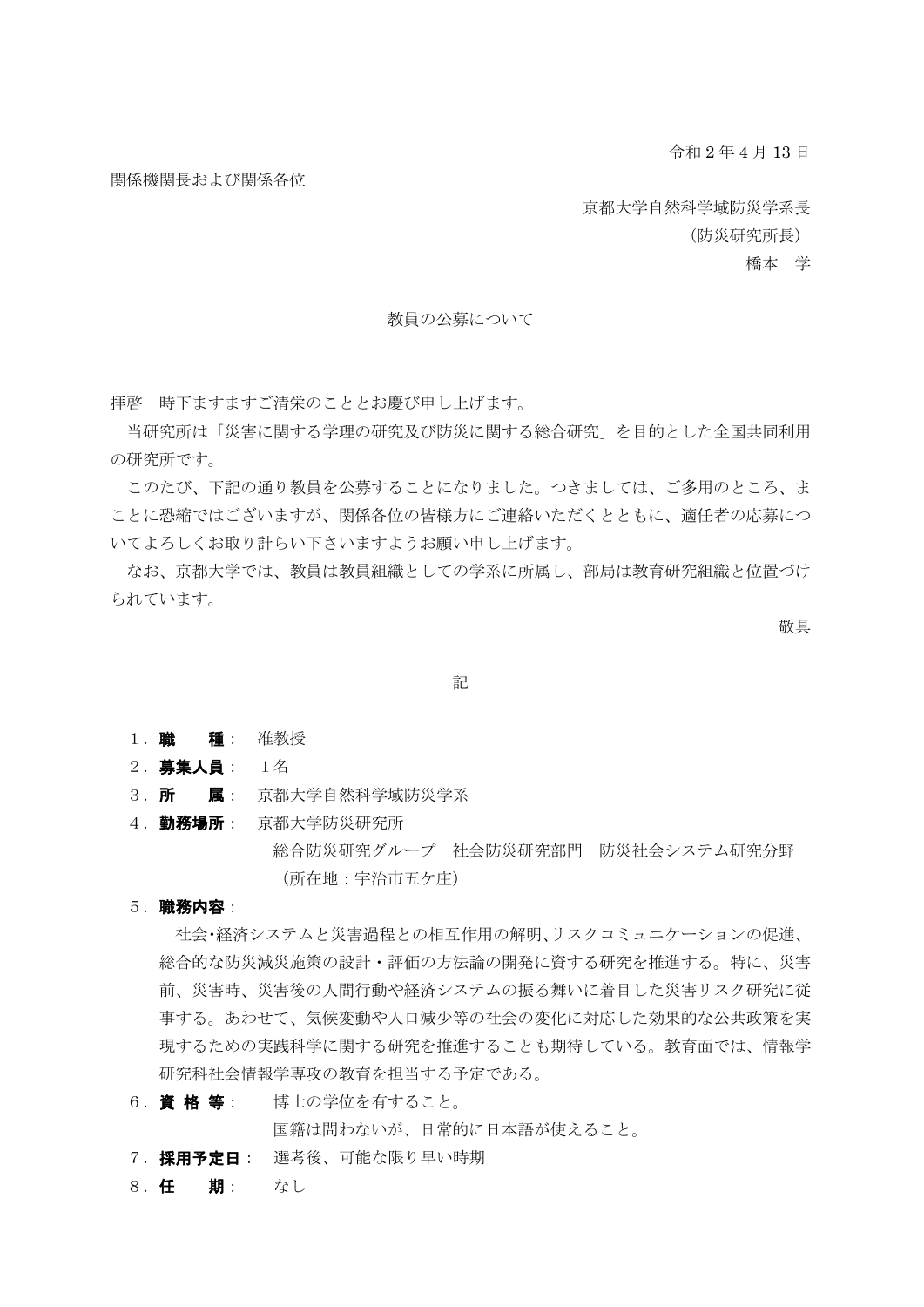- 9. 試用期間: あり (6ヶ月)
- 10. 勤務形態: 専門業務型裁量労働制 (1日 7 時間 45 分相当、週 38 時間 45 分相当) 休日:土・日曜日、国民の祝日に関する法律に規定する休日、年末年始、 創立記念日及び夏季一斉休業日
- 11. 給与·手当等:本学支給基準に基づき支給
- 12. 社会保険: 文部科学省共済組合、厚生年金、雇用保険、及び労災保険に加入
- 13. 応募方法: 次の(1)~(6) 各一式
	- (1) 履歴書
	- (2) 研究業績一覧(査読付き論文とその他の論文、著書、解説、報告などに区分けしたも  $\mathcal{O}$ )
	- (3) 主要論文別刷(コピー可)5編
	- (4) 研究業績の概要(A4用紙2枚以内)
	- (5) 今後の研究計画及び抱負(A4用紙2枚以内(説明図の利用可)。これまでの実績を踏 まえてどのような研究を行うか、応募者の考えを示すこと)
	- (6) 推薦書(または、応募者について意見を伺える方2名の氏名と連絡先)
- 14.書類提出先:

〒611-0011 宇治市五ケ庄 京都大学防災研究所担当事務室 気付 社会防災研究部門 防災社会システム研究分野 准教授候補者選考調査委員会 宛 (封筒の表に「教員応募書類在中」と朱書し、郵送の場合には書留にすること)

- 15. 応募締切: 令和2年7月13日 (月)【必着】
- 16. 選考方法: 書類選考のうえ、必要に応じて面接を行います。面接等の詳細は、別途連絡 します。

# 17. 問い合わせ先:

〒611-0011 宇治市五ケ庄 京都大学防災研究所担当事務室 気付 社会防災研究部門 防災社会システム研究分野 准教授候補者選考調査委員会 宛 e-mail: apply\_staff 'at' dpri.kyoto-u.ac.jp ('at'を@に置き換えてください) (封書あるいは電子メールに限ります)

18. その他:

応募書類に含まれる個人情報は、選考および採用以外の目的には使用しません。

なお、応募書類はお返ししませんので、あらかじめご了承願います。

京都大学は男女共同参画を推進しています。多数の女性研究者の積極的な応募を期待して います。本学における男女共同参画推進施策の一環として、「雇用の分野における男女の 均等な機会及び待遇の確保等に関する法律(男女雇用機会均等法)」第8条の規定に基づ き、選考において評価が同等である場合は、女性を優先して採用します。

また、京都大学では、すべてのキャンパスにおいて屋内での喫煙を禁止し、屋外では、喫 煙場所に指定された場所を除き、喫煙を禁止するなど、受動喫煙の防止を図っています。 10. および11. の詳細は下記 web ページ「国立大学法人京都大学就業規則一覧」をご 覧下さい。<http://www.kyoto-u.ac.jp/ja/about/organization/kisoku/kichiran.html>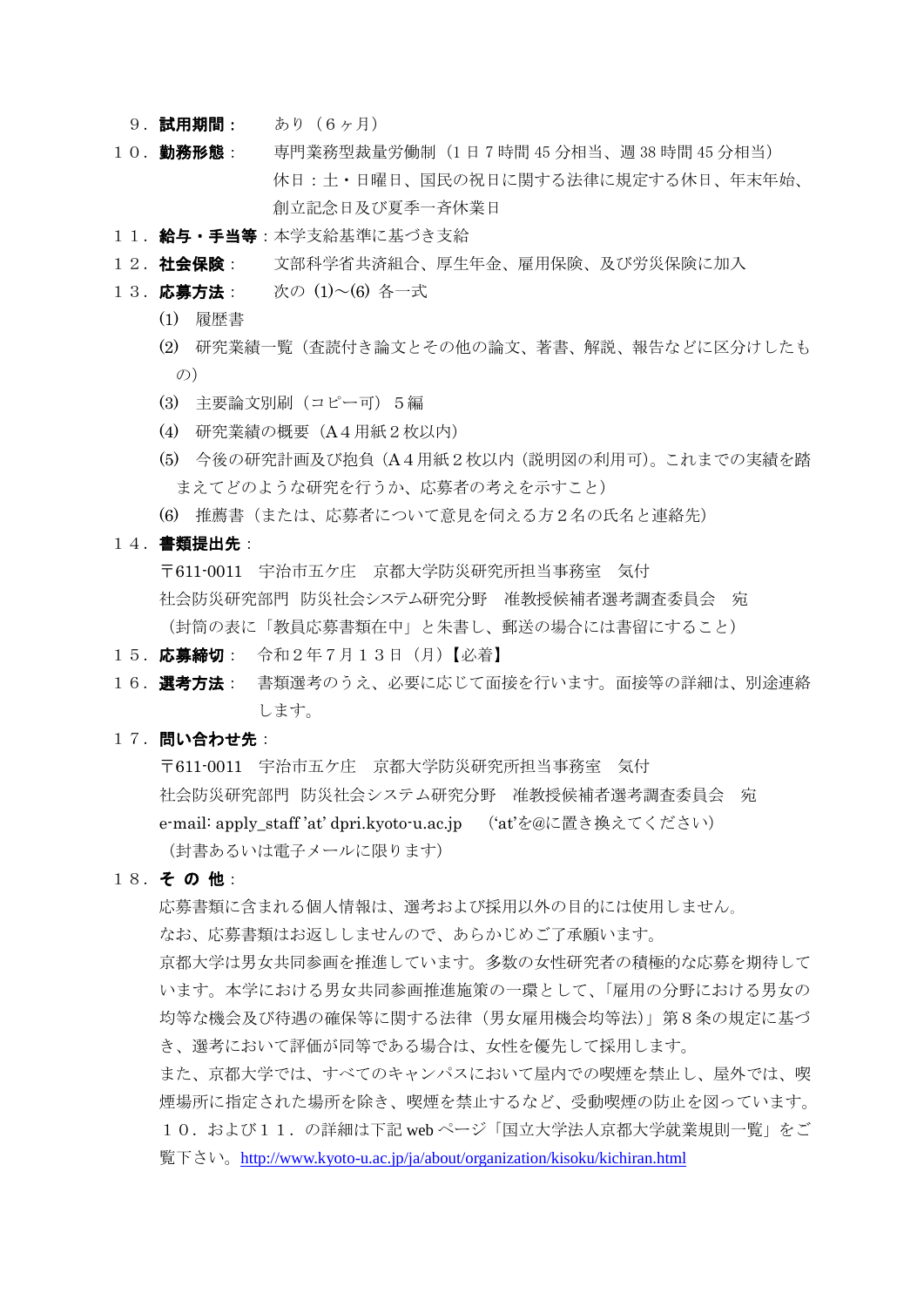### 社会防災研究部門の概要

# 1.研究目的及び研究内容の概要

社会防災研究部門は、下記の4分野と1つの外国人客員分野、1つの連携研究分野、1つの寄附研 究部門で構成されている。社会防災研究部門のミッションは以下の通りである。社会の変遷と災害の 歴史を踏まえ、災害に強い生活空間,都市,地域,世界を目指し,長期的展望に立って総合防災研究 のための方法論を構築する.社会の発展・複雑化とそれに伴う災害の複合化の過程を科学的に分析・ 予測するとともに、現代社会の災害に対する脆弱性やリスクを総合的に診断し、安全性、快適性を備 えた文化的で持続可能な社会を構築するための防災設計・防災計画・災害マネジメントの技術や方法 論を研究開発する。人間生活とそれを支える自然・社会環境を考慮し、高度な情報システム、先端的 な実験・観測技術を活用しながら、災害リスクに対する人間の思考・行動原理を的確に取り入れた研 究を実施する。また、災害過程と社会経済環境との相互作用を究明し、開発、環境保全、安全の三者 が調和しうるような防災政策論を展開する。さらに、局所的な災害事象が世界の政治経済に波及する ようなグローバルな現代社会における国際的な防災研究戦略を提案する。本研究部門は、巨大災害研 究センターとともに「総合防災研究グループ」を構成して、防災に関する総合研究推進と社会還元の ために貢献する。

## 都市空間安全制御研究分野

安全・安心なまちづくりのための技術と方法論の開発を行う。特に都市空間の大地震による危険度評 価法の研究とともに、安全性と快適性を備えた質的に高度な生活空間を実現するための空間安全制御手 法に関する研究を行う。

## 都市防災計画研究分野

都市の被害軽減対策および災害リスクの評価に関する研究を行う。特に、大災害時の災害対応、 復旧復興、都市防災計画のためのリスク評価結果の利用手法、巨大災害後の住宅再建、および大・巨大 地震の揺れの生成メカニズムを調べる理学的研究を行う。

#### 防災技術政策研究分野

時空間モデリング、計算機集約型分析、リモートセンシングなどの領域における新技術を考究 し、災害事象の監視・予測精度向上、リスクマネジメント・危機管理政策のために応用する。また、地 球規模から流域規模の社会変動と水循環・水災害の相互作用を解析し、持続可能な社会実現のための政策展 開、国際防災戦略に関する研究を行う。

### 防災社会システム研究分野

安全で安心な社会の形成を目指した総合的施策を合理的に策定・実施するためのマネジメントシ ステム構築の方法論に関する研究を実施する。特に、社会・経済システムと災害過程との相互作用の 解明、リスクコミュニケーションの促進のための方法論構築、参加型防災計画の支援のための情報シス テムの構築を通じて、災害に強い社会を実現するための防災システムを探求する。

## 国際防災共同研究分野(外国人客員)

世界の災害を予測・制御するために、本研究分野では他の研究分野・部門・センター等と共 同して多面的な国際共同研究を行う。すなわち、災害科学の先端的研究者との共同研究、社会・ 文化が異なる諸国の災害機構の解明と災害軽減の技術、及び情報の国際運用に関する共同研究 を行う。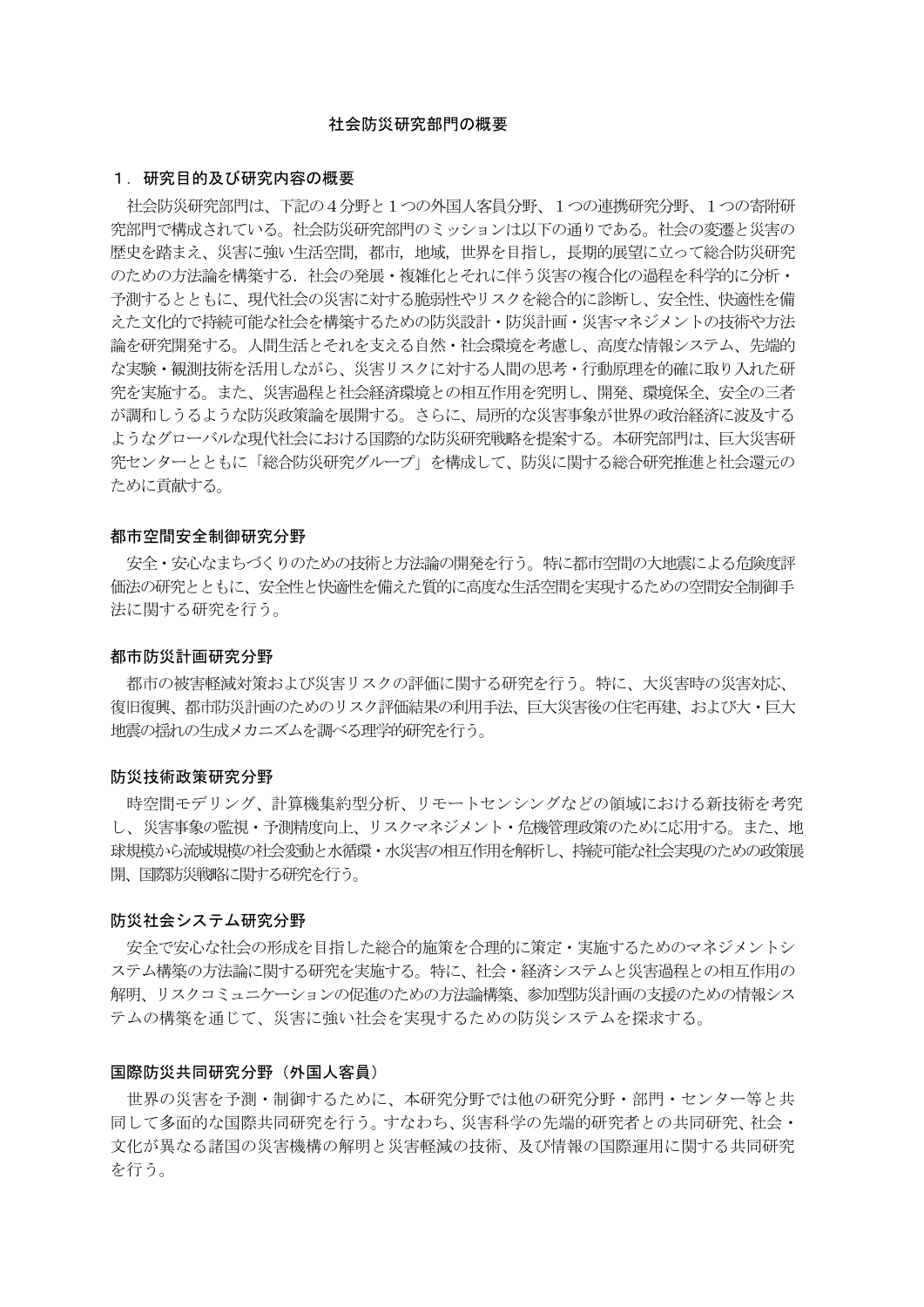## 地域医療BCP連携研究分野

防災学、医学関連分野の連携により災害発生直後の超急性期の災害医療の確保、その後の地 域単位での医療体制維持を可能とする医療システムの構築、地域医療 BCP に関する研究を行う。

## 寄附研究部門

### 地震リスク評価高度化(阪神コンサルタンツ) 研究分野

複雑化している地震災害のリスク評価とその低減策に関し、近年の地震及びそれに伴う被害 事例調査や地球物理学的・地形地質学的調査に基づき理論的・実証的な評価体系の高度化を図 る。特に、震源破壊過程と表層地盤増幅特性を考慮した強震動予測の高精度化を図るとともに、 過去の地震災害調査結果を再現する震源のモデル化を行い観測被害を再現することを通して、 平均的な地震像に対する検証を行い、地震リスク評価の更なる高度化に必要な戦略を構築する。

## 2. 現在の教員構成 (2020年4月1日現在)

|                 | 【教<br>授】 | 【准教授】      | 【講】<br>師】        | 教】<br>【助 |
|-----------------|----------|------------|------------------|----------|
| 都市空間安全制御研究分野    | (選考中)    | 智研<br>西野   |                  |          |
| 都市防災計画研究分野      | 牧<br>紀男  | 関口<br>春子   |                  |          |
| 防災技術政策研究分野      | (準備中)    | 佐山<br>敬洋   | Florence         | (準備中)    |
|                 |          |            | <b>LAHOURNAT</b> |          |
| 防災社会システム研究分野    | 多々納裕一    | (今回公募)     |                  |          |
|                 |          | Subhajyoti |                  |          |
|                 |          | SAMADDAR   |                  |          |
| 国際防災共同研究分野      |          |            |                  | Sudip    |
| (外国人客員)         |          |            |                  | ROY      |
| 地域医療 BCP 連携研究分野 |          | 大鶴<br>繁    |                  |          |
|                 |          | (連携)       |                  |          |
|                 | 牧<br>紀男  | 倉田 真宏      |                  |          |
|                 | (兼)      | (兼)        |                  |          |
| 地震リスク評価高度化      | 川瀬<br>博  |            |                  | 長嶋 史明    |
| (阪神コンサルタンツ)     | (特定)     |            |                  | (特定)     |
| 研究分野(寄附研究部門)    |          |            |                  |          |

なお、当研究部門は、巨大災害研究センターとともに総合防災研究グループを構成し、災害に 強い社会の実現に資する科学と技術の総合化のための研究を推進しています。詳しくは、京都大 学防災研究所の詳細はホームページ [http://www.dpri.kyoto-u.ac.jp](http://www.dpri.kyoto-u.ac.jp/web_j/index_topics.html) をご参照下さい。

----------------

共同利用・共同研究拠点について

防災研究所は、大学の枠を超えて、大型の研究設備や大量の資料・データ等を全国の研究者が利 用し、共同研究を行う全国共同利用研究所として、共同利用や共同研究を推進してきました。平 成20年7月に創設された、文部科学大臣による「共同利用・共同研究拠点」の認定制度により、 平成22年度からは、新たに「自然災害に関する総合防災学の共同利用・共同研究拠点」として 共同利用・共同研究を推進しています。

京都大学防災研究所の詳細は下記のホームページをご参照下さい。

## http://www.dpri.kyoto-u.ac.jp/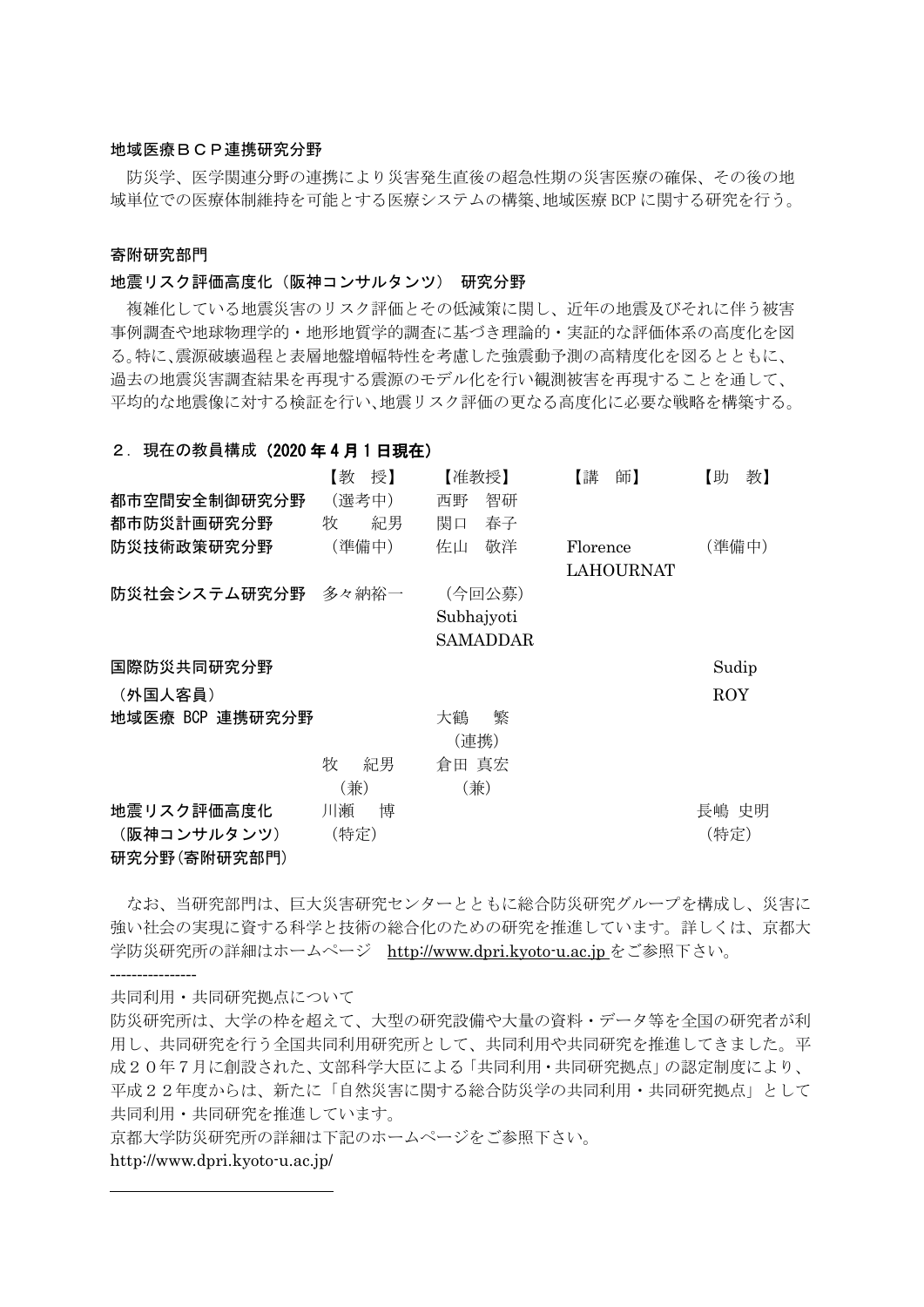# Associate Professor Position in the Research Section of Social Systems for Disaster Risk Governance, Disaster Prevention Research Institute, Kyoto University

# April 13th, 2020

The Disaster Prevention Research Institute (DPRI), Kyoto University invites applications for a permanent Associate Professor position.

Location: Research Division of Disaster Management for Safe and Secure Society, Disaster Prevention Research Institute, Kyoto University, Gokasho, Uji, Kyoto 611-0011, Japan.

# Job description and required qualifications:

The appointed associate professor is required to conduct research on the interaction between socio-economic systems and disaster processes, disaster risk communication, and methodology for designing and evaluating integrated disaster risk management policies. In particular, he/she is expected to conduct disaster risk research focusing on human and economic systems behavior before, during and after a disaster. He/she is also expected to explore implementation science for effective public policies that respond to social changes such as climate change and population decline. In addition, he/she will be in charge of education in the Department of Social Informatics, Graduate School of Informatics, Kyoto University. He/she must hold a Ph.D. or equivalent degree and be proficient in Japanese.

Anticipated start date: As soon as possible after the selection.

Probation period: 6 months

Working time: Discretionary labor system (standard working hours: 7 hours 45 minutes per day, 38 hours 45 minutes per week)

Days off: Saturdays, Sundays, Statutory holidays under the Act on National Holidays, Year-end and New Year's holidays, Anniversary of Foundation of the University, and summer holidays.

Salary and Allowance: To be determined in accordance with Kyoto University regulations.

Social insurance: (1) National Public Service Mutual Aid Associations, (2) Employee's pension insurance, (3) Unemployment insurance, and (4) Worker's accident insurance

# Applicants should prepare the following materials:

(1) Curriculum vitae